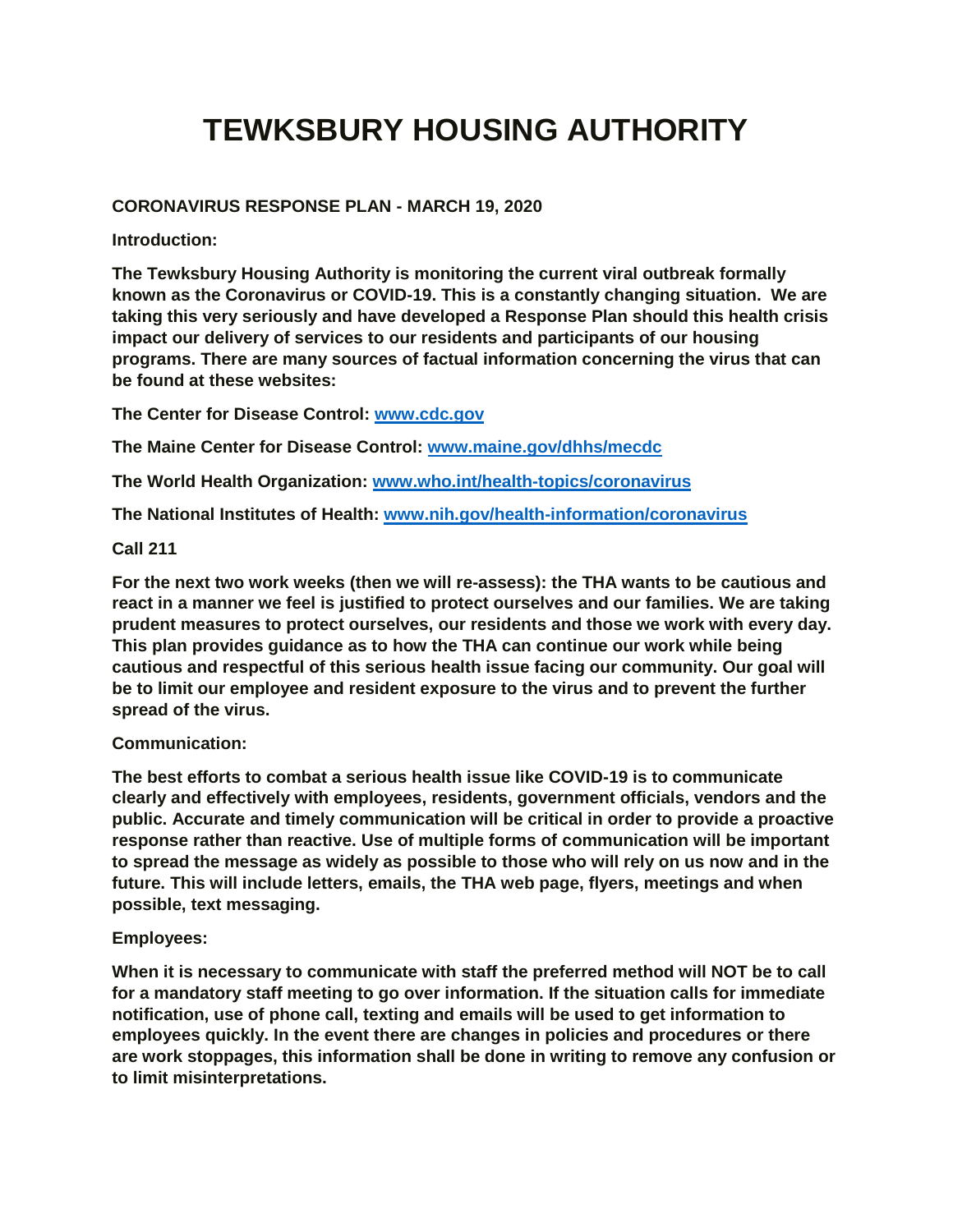**Areas that are being addressed: Controlled access to THA office; Protocols for completing work orders in resident's homes; Responding to emergency calls; Inspections; New lease ups; Use of outside vendors;**

**Residents/Participants:**

**The THA currently serves over 300 households and therefore communication with them may be limited to letters, use of the webpage and THA Facebook page. It will be important to provide our residents with helpful information that is reliable and effective. Written communication will include basic information about the virus, how to protect themselves, prevent the viruses spread and where they can find more information. They will be encouraged to contact health officials if they believe they have contracted the virus or are showing signs of the symptoms. Residents will be asked to self-quarantine themselves to protect their neighbors and others for as long as may be required due to governmental action. If you ask them to remove themselves from common areas or THA office, they must comply. THA staff are instructed to call TPD if a resident fails to remove themselves from the office when requested to do so by THA staff. No resident will be penalized for late report due to social distancing efforts at this time. We must ask all of our residents and participants to continue to live their lives in a manner as normal as possible and to stay alert as the conditions change. We must all be prepared to respond in an appropriate manner and not panic or act in a frenzied manner that will not protect ourselves or others.**

**All residents are encouraged to take appropriate measures to have sufficient food and supplies on hand in the event that a quarantine is instituted.**

**Vendors:**

**For our partners who work with us to provide goods and services, we will keep them informed via emails and/or phone calls in any changes to our work environment. If buildings or neighborhoods are quarantined, we will make them aware of the situation so that they may determine if they can or will provide services if needed. Emergency work items requiring immediate attention in an area of concern will be disclosed and a plan to deal with the emergency will be developed in a timely fashion subject to the nature of the emergency. For emergencies dealing with fire or police services, residents shall continue to use 911 services.**

**Deliveries should be limited to lobby or entry space, or immediately placed in storage if possible, packages may be disinfected or allowed to sit more than 24 hours before processing. No vendor should be allowed office access unless their service requires it, invoices can be dropped off in the mailbox or with the package.**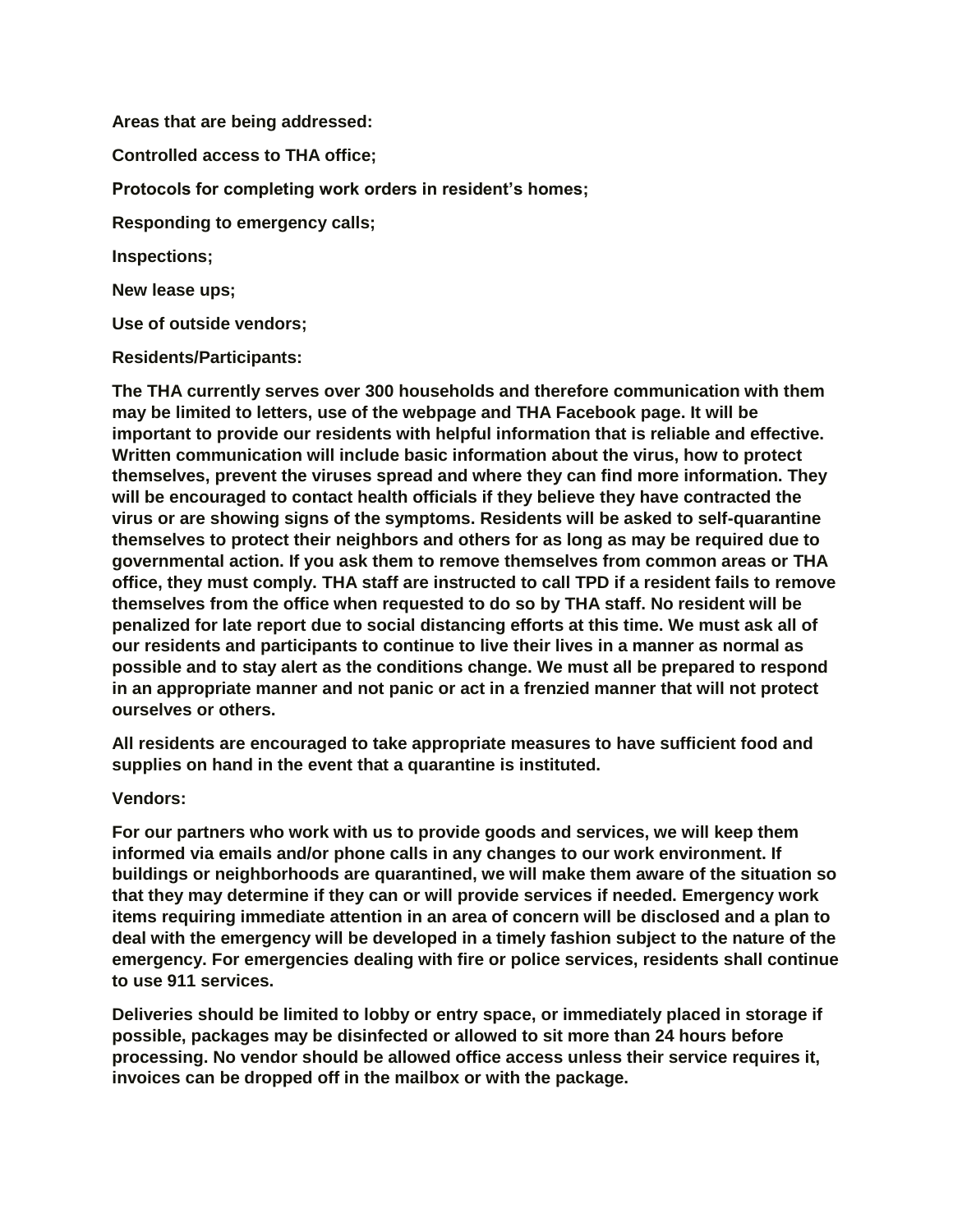#### **Government Officials:**

**The THA staff will work closely with state and local officials to monitor the situation and report any known instances of the virus that have affected our staff or residents. We will cooperate fully with any request for information as health officials determine the status of the virus in our communities. If and when government decrees are issued, we will work to communicate these directives to our residents and staff. The Executive Director or his/her designee of the THA shall be the point of contact for all communication with public officials.**

## **Incident Response:**

**In the event an employee or resident has contracted the virus and contact with public health officials has not yet occurred, such contact will be made immediately by the Executive Director. We will coordinate our response with them and ensure that our efforts do not duplicate or in any way impede in their ability to respond to the incident. Authority staff, working with public officials, will help to determine the source of the virus, take steps to ensure that the spread of the virus is halted or limited and make recommendations on how to proceed with our daily operations. Managers shall familiarize themselves with the current issues, identify resources to assist and recommend next steps. The Executive Director shall keep the Board of Commissioners informed at all times. Decisions to cease or limit operations shall be at the direction of the Executive Director or Board of Commissioners.** 

**If it is necessary to cease operations of the THA, we will communicate this via our webpage, letters and the media. Our phone lines will continue to operate, and messages can be left which will be forwarded to staff who will monitor these messages.**

## **Prevention Efforts:**

**The THA will make reasonable efforts to control the spread of the virus through commonly known personal practices and work practices. Information will be disseminated to staff and residents about coughing/sneezing etiquette, washing of hands and staying home if you are sick. We will make additional efforts to sanitize those areas frequented by staff and residents such as the lobbies, bathrooms, waiting room, meeting space and elevators. An emphasis will be made on those areas which come into frequent contact with hands. We will utilize appropriate disinfectants as identified by health officials and whenever possible use green cleaning products which serve as a qualified disinfectant.** 

**The success of any prevention effort must rely upon the good judgement of individuals in our sphere of living. If an individual is sick, has symptoms or is known to have the virus, they must stay home and prevent the spread to others. Employees will be asked to stay at home, residents are asked to remain in their apartments and seek assistance from family members or others to provide for their basic necessities. Residents displaying signs of illness may be asked to leave offices and common areas by staff. If a State of Emergency is declared by an act of the government, we must all follow the instructions provided regardless of any inconveniences it may cause in our lives.**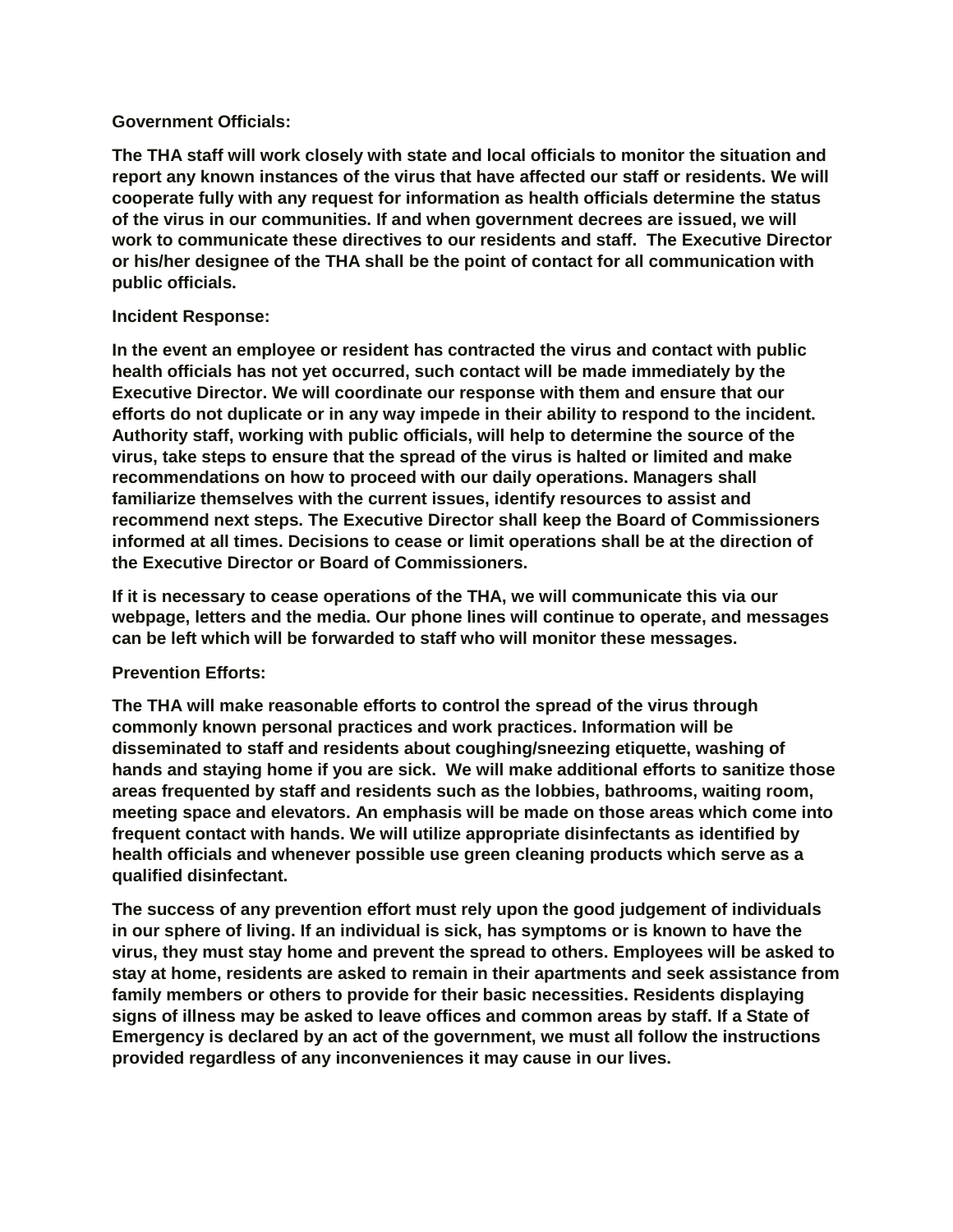**The THA is locking its office doors. Notices will be posted giving phone numbers to call and there are drop boxes being provided. If access is allowed for limited purposes, the THA requests the resident/participant stay at least at minimum 6 feet from the front window or the maximum length the office allows if under 6 feet. A THA employee will ask you the nature of your visit to the office. If dropping off paperwork is nature of the visit, the resident/participant will be asked to drop it off in the mailbox just outside the office. Resident/participants will be encouraged to use the telephone as a first option in interacting with THA employees. If a visit is necessary to accomplish a task, after phone call, they may be allowed as long as the above protocol is followed.**

## **Operational Protocols:**

**Leasing/Voucher Issuance: While service delivery is curtailed due to community health concerns, THA will try to assist our clients to the extent feasible through electronic or written means (mail). Public Housing applications will be made downloadable from the THA webpage:** <https://www.tewksbury-ma.gov/housing-authority> **. Housing Choice Vouchers can be made to the statewide waiting list online. If original documents must be seen and copied, limited entry into the building may be allowed (lobby only), maintain distance, wear gloves. For all other documents dropped off in a box, allow them to sit more than 24 hours before processing.**

**Public Housing Lease-up's will be temporarily suspended for the next two weeks or until such time that allows for proper protocols regarding face to face contact to remain in place . Move in/move outs inspections may be waived during any office closure or if staff is unavailable because of actions being taken. Lease enforcement will continue to the extent complaints can be followed up via emails, or phone calls. The THA shall continue to comply with state and federal regulations as it relates to the enforcement of lease provisions.**

**Voucher lease ups shall continue to the extent possible. Paperwork shall continue to be processed, subject to staff availability, via email or regular mail. Phone conversations shall be documented. Lease up inspections shall continue to the extent possible subject to additional regulatory guidance from the U.S. Dept. of Housing & Urban Development and availability of staff. Voucher issuance may be suspended if a quarantine or discretion given staff in this protocol, if staffing is limited or unavailable and is subject to governmental action.**

**Program eligibility; Annual/interim Recertifications: Until further notice, the THA will use a household's previous interim/annual action for income and asset info for the household's next annual recertification. If the household has experienced a decrease in income since the last action, please call THA staff responsible for your recertification to report this. The THA will make note of this report and do everything feasible to verify the decrease in income through third party sources, fax, email, or scanned documents. If these efforts fail, the THA will contact the household and ask they drop off necessary documents in a drop box at the office and will process the action. Households will be reminded of this policy when their annual recertification packets are mailed.**

**Inspections: In order to comply with virus containment protocols, inspections may continue if conditions allow. Conditions which may affect inspections include but are not**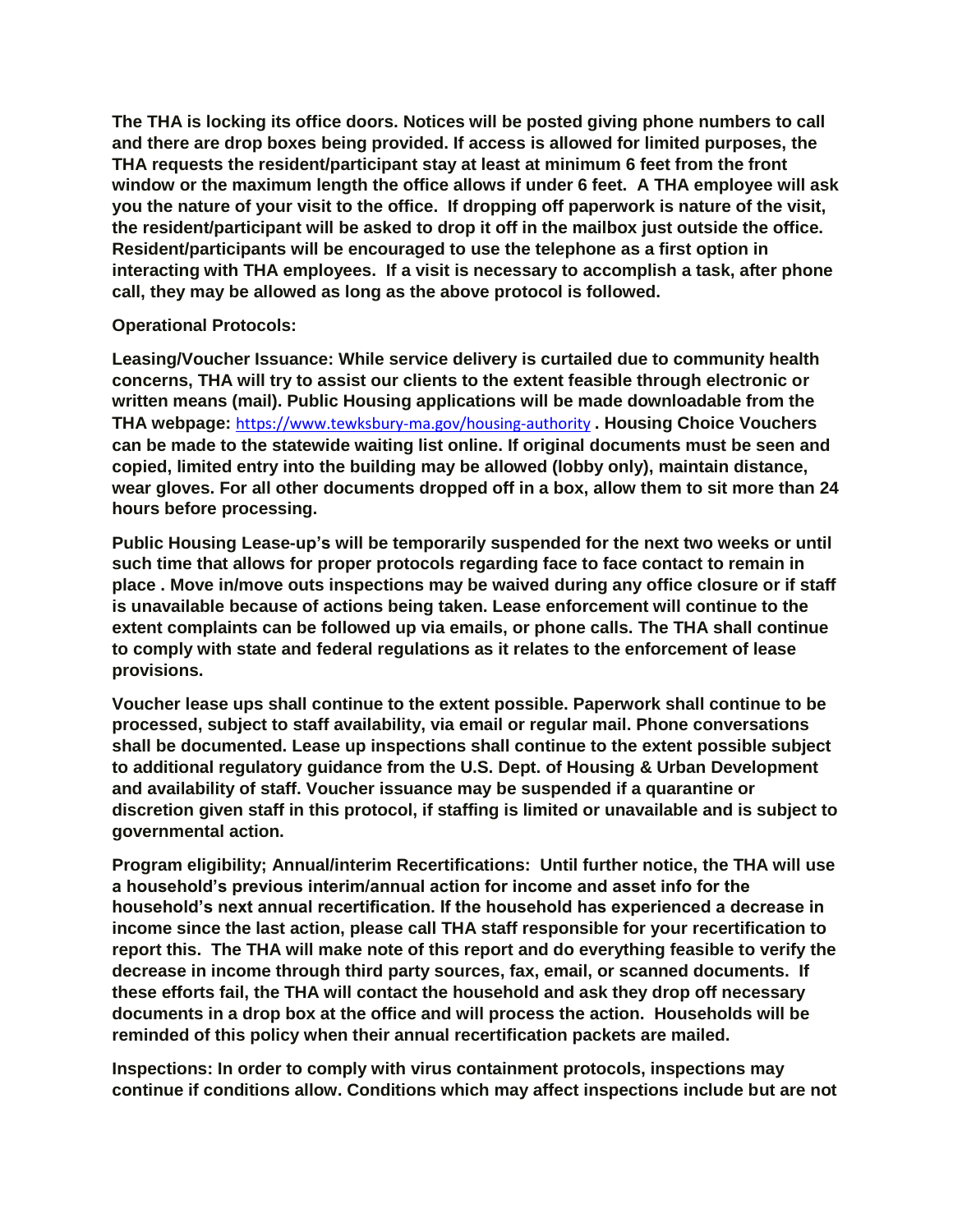**limited to availability of staff; additional regulatory guidance; known conditions of occupants of the units to be inspected and government restrictions. The THA will use outside inspectors if they are available. Inspectors may delay annual inspections for the next two weeks or they may conduct them where people appear not to be ill, if they can limit the number of people they come in contact with and maintain hygienic precautions and or use personal protective gear. THA staff may exercise discretion and prudent judgement for their own protection and to stop the virus spread. The THA will not allow inspection of units where a known Covid-19 case exists.**

**Maintenance: The THA will use extreme caution when required to perform work in common areas and individual units. If sick, personnel will be asked to remain home and refrain from performing any work on behalf of the THA. If residents are infected by the virus or showing flu like symptoms, THA staff may exercise discretion and prudent judgement for their own protection and to stop the virus spread. This includes use of proper protective clothing, respirators, gloves, face masks and other protective gear as needed. We are now on Emergency/Urgent, health and safety, vacant unit turn and increased hygienic cleanings only!**

**Increased attention will be made to cleaning and disinfecting areas with heavy pedestrian traffic and surfaces which come into frequent contact of humans. Doors, handrails, elevator buttons, intercom panels for example should be cleaned at least once per day, subject to staffing availability. Areas requiring priority attention shall be all community rooms and common areas. This does not include properties with private access/single entry ingress. The office will be cleaned regularly by maintenance and at the end of each business day by office staff.**

**Maintenance shall take stock of inventory to ensure adequate supplies are in place should there be a disruption of the supply chain. This should include adequate cleaning supplies as well as any material or equipment necessary for the safe operation of our facilities.**

**Financial: Our objective during this crisis shall be to continue to receive and make payments for good and services provided and or delivered. Residents are expected to continue to make rent payments in a timely fashion. We request that during this crisis, payments be made via the mail or dropped off at the mailbox or rent drop box with check or money order. Residents may pay by bank check or money order.** 

**Revenue: Staff, to the extent possible, shall make every effort to record revenues received and process deposits as needed. Should the THA be hampered in its ability to collect and record payments, no action will be made upon any household for nonpayment of rent. Until such time as mail delivery is suspended, we will regularly check our mailbox to receive and record payments.** 

**Accounts Payable will be processed if staff are available and proceeds are on hand to cover expenses. Every effort will be made to reach out to vendors and keep them informed of when payments can be expected if we are unable to process them when they are due. Payments to landlords shall be processed provided funds are made available from the federal government. If the PHA's ability to process payments to its landlord and vendors is impeded due to government action or the lack of staff due to this crisis, it is understood that all accrued payments shall be made upon the earliest possible ability to**